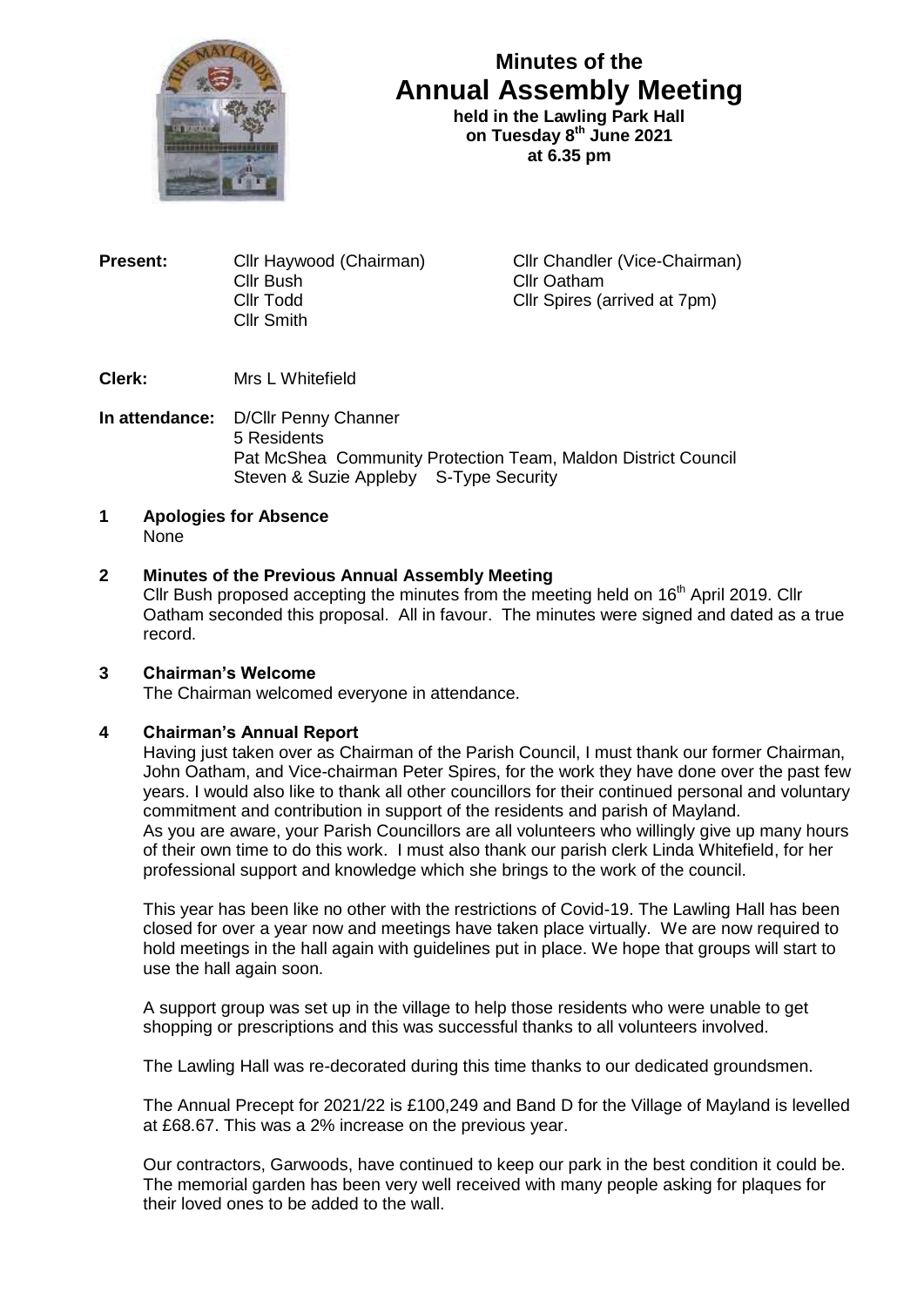Our Playground is being refurbished with a new Space climber and slide being fitted soon along with re-surfacing under the swings and roundabout.

The new gymnasium is an asset to the park and we are getting quotes for the skate park to be extended.

A dog training area is also being looked into.

The tennis courts have been used a lot this year and we are pleased this area is being used.

We received several hundred new trees which have been planted on the perimeter of the park.

The park has also been used for boot fairs and by the Football teams.

As requested by the residents, Cherry Alley was re-surfaced this year. We have also employed the services of a security company who patrol the park and other areas around the village. The Park rangers also play a role in patrolling the village.

We have applied for a zebra crossing to be installed outside the school, and are awaiting confirmation from the speed watch scheme.

The council purchased a piece of land at the end of North Drive to be used as a further nature reserve. Fencing was installed also.

The Parish Council continues to maintain its positive working relationships with both Maldon District Council and Essex County Council and we welcome the support of our District Councillors at our Parish Meetings.

The Parish Council continues its commitment in working together with the residents of our village and we appreciate those who attend our Parish meetings and contribute in any way to the upkeep of our village.

### **5 Maldon District Council**

District Councillor Penny Channer gave a report about work achieved in the district:

- 1) Maldon Town temporary restrictions of 20mph along the High Street to keep people safe. A High Street consultation will take place asking public what their thoughts are long term.
- 2) District Council office has become a vaccination centre
- 3) At the Annual meeting Two district councillors resigned. Wendy Stamp became leader of the council.
- 4) Grants are being given by Essex County Council to businesses in Maldon with certain criteria.
- 5) Flooding issues have badly affected Katonia Avenue but have been sorted
- 6) Budget has seen a 2.47% increase
- 7) LDP is being reviewed. Call for sites to develop
- 8) Splash park to open at the end of June
- 9) Plan to support local shops
- 10) VE day will be held on  $8<sup>th</sup>$  May
- 11) New ship in Maldon Park
- 12) Parking costs are being reviewed
- 13) Miriam Holden sadly passed away. We owe a great debt to her and for all her hard work.

### **6 Park Rangers**

Review of what park rangers roles: Community Safety